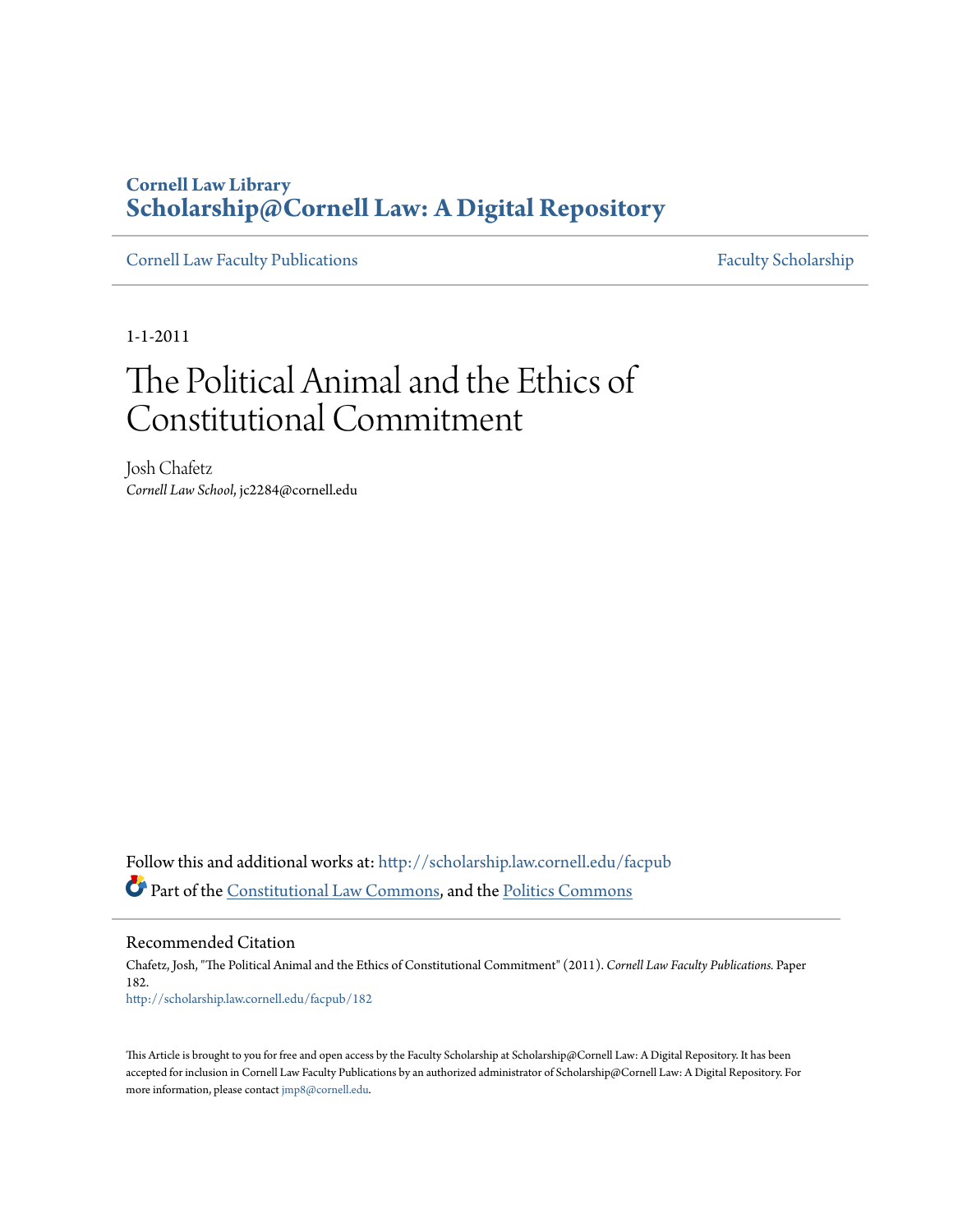## THE POLITICAL ANIMAL AND THE ETHICS OF CONSTITUTIONAL COMMITMENT

### Josh Chafetz

"Nothing appears more surprizing to those, who consider human affairs with a philosophical eye," David Hume wrote in 1741, "than the easiness with which the many are governed by the few; and the implicit submission, with which men resign their own sentiments and passions to those of their rulers."<sup>1</sup> Hume's explanation, unsurprisingly,<sup>2</sup> is that "the governors have nothing to support them but opinion. . . . [A]nd this maxim extends to the most despotic and military governments, as well as to the most free and most popular."3 For Hume, opinion and opinion alone explains why a majority would submit to being ruled by anything other than the immediate fulfillment of its every desire.

It is no slight to the great Scot to note that we still share his puzzlement as to why we accept government structures even when we dislike the substantive outcomes they produce. Professor Daryl Levinson, in his fascinating new Article,<sup>4</sup> takes up a version of this quandary and advances the discussion impressively. In his formulation, the question is "why politically empowered majorities would choose to comply with legal limitations on what they can accomplish politically."5 Levinson notes that James Madison clearly believed that constitutional structure would prove more durable than constitutional rights and therefore

Assistant Professor of Law, Cornell Law School. Thanks to Will Baude, Aziz Rana, Catherine Roach, Steve Sachs, and Justin Zaremby for helpful and thought-provoking comments on

earlier drafts. Any remaining errors or infelicities are, of course, my own.<br><sup>1</sup> DAVID HUME, *Of the First Principles of Government*, *in* ESSAYS: MORAL, POLITICAL, AND LITERARY 32, 32 (Eugene F. Miller ed., Liberty Fund

 $^2$  This explanation is unsurprising because of the role that habit and opinion famously play in Hume's ethical and epistemological thought. See DAVID HUME, A TREATISE OF HUMAN NA-TURE 455–76 (P.H. Nidditch & L.A. Selby-Bigge eds., Oxford Univ. Press 2d ed. 1978) (1739– 1740) (arguing that moral principles are discoverable, not from reason, but from sentiment); DA-VID HUME, An Enquiry Concerning Human Understanding, in ENQUIRIES CONCERNING HUMAN UNDERSTANDING AND CONCERNING THE PRINCIPLES OF MORALS 5, 43–45 (P.H. Nidditch & L.A. Selby-Bigge eds., Oxford Univ. Press 3d ed. 1975) (1748) (arguing that habits or customs of thought underlie all a posteriori knowledge); see also Leslie Green, 'Because Everyone Thinks So': Hume on Authority and Common Opinion 1 (Univ. of Oxford Legal Research Paper Series, Paper No. 59/2010, 2010), available at http://ssrn.com/abstract=1697992 ("Hume thinks that law is fundamentally a matter of social fact and that obedience to law is an artificial, because convention-dependent, virtue.").<br>
<sup>3</sup> HUME, *supra* note 1, at 32.<br>
<sup>4</sup> Daryl Levinson, *Parchment and Politics: The Positive Puzzle of Constitutional Commit-*

ment, 124 HARV. L. REV. 657 (2011).<br><sup>5</sup> Id. at 659–60.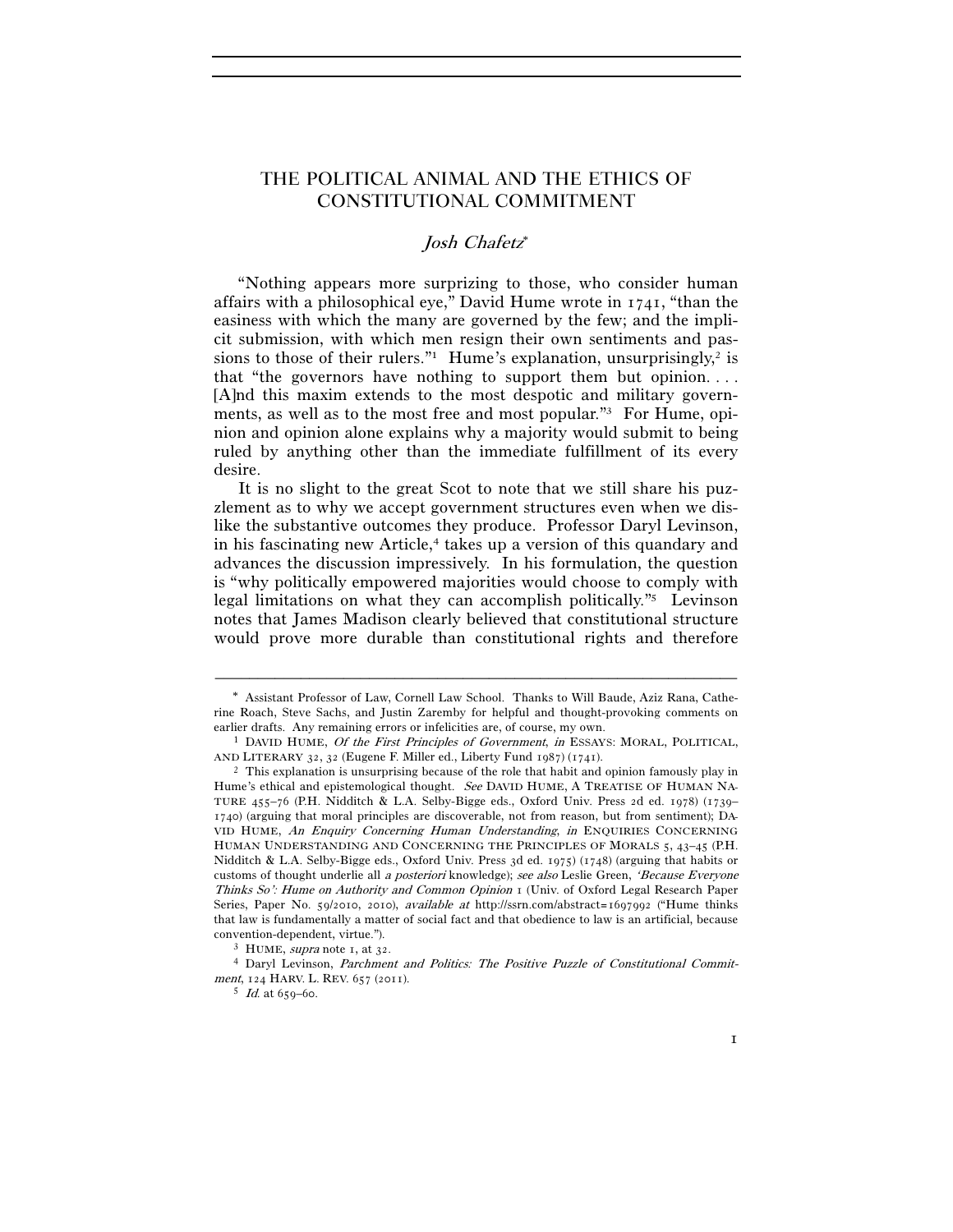sought to enlist structure in the service of rights.<sup>6</sup> But why, Levinson perceptively asks, should we expect that structural constitutional rules will have any more bite than rights-protecting ones?<sup>7</sup> Why do powerful groups accept the rules of the game when, under those rules, they lose on an important issue?8 To paraphrase Hume, Levinson wants to know why it is that we submit to our constitutionally prescribed governing structures when they produce substantive results at odds with our sentiments and passions.

Levinson's answer to this big question consists of a creative and compelling identification of various public choice mechanisms which bind political actors to the constitutional order, even when they dislike the immediate outcomes produced by that order. Creative and compelling — but not complete. As I shall argue in this Response, Levinson overlooks another set of mechanisms, ones which work not at the level of material interests but rather at the level of political morality. After briefly summarizing the mechanisms that Levinson does identify, this Response then turns to describing both the content and the historical pedigree of the ones he does not. It is important to emphasize from the outset, however, that I do not claim that ethical obligation is the sole or even dominant aspect of constitutional commitment. I come to supplement Levinson's argument, not to supplant it.

#### I. LEVINSON'S MECHANISMS

Levinson identifies at least six public choice mechanisms as being responsible for constitutional commitment: coordination, reputation, repeat-play, reciprocity, asset-specific investment, and positive political feedback. By coordination, he means that, "in many contexts actors will be willing to sacrifice their first choices of outcomes or institutions in exchange for the benefits of avoiding conflict and agreeing on a common way forward."9 Levinson suggests that the U.S. Constitution fulfills the coordination function well by being specific about "lowstakes issues, where agreement is more important to most political actors than achieving any particular outcome."10 By reputation, repeat-

<sup>6</sup> Id. at 662–63.<br>
<sup>7</sup> See id. at 663.<br>
<sup>8</sup> See id. at 705.<br>
<sup>9</sup> Id. at 684.<br>
<sup>10</sup> Id. at 709. A quibble: Levinson seems to think that, for example, issues of presidential succession are "low-stakes," a claim which allows him to maintain a tight fit between constitutional specificity and "low-stakes" controversies. This seems clearly backwards — the Constitution is specific about who succeeds the President precisely because, in the event of presidential death, incapacitation, or resignation, the stakes are so high. Cf. BRIAN C. KALT, CONSTITUTIONAL CLIFFHANGERS: A LEGAL GUIDE FOR PRESIDENTS AND THEIR ENEMIES (forthcoming Yale Univ. Press) (describing a series of situations — including some involving presidential suc-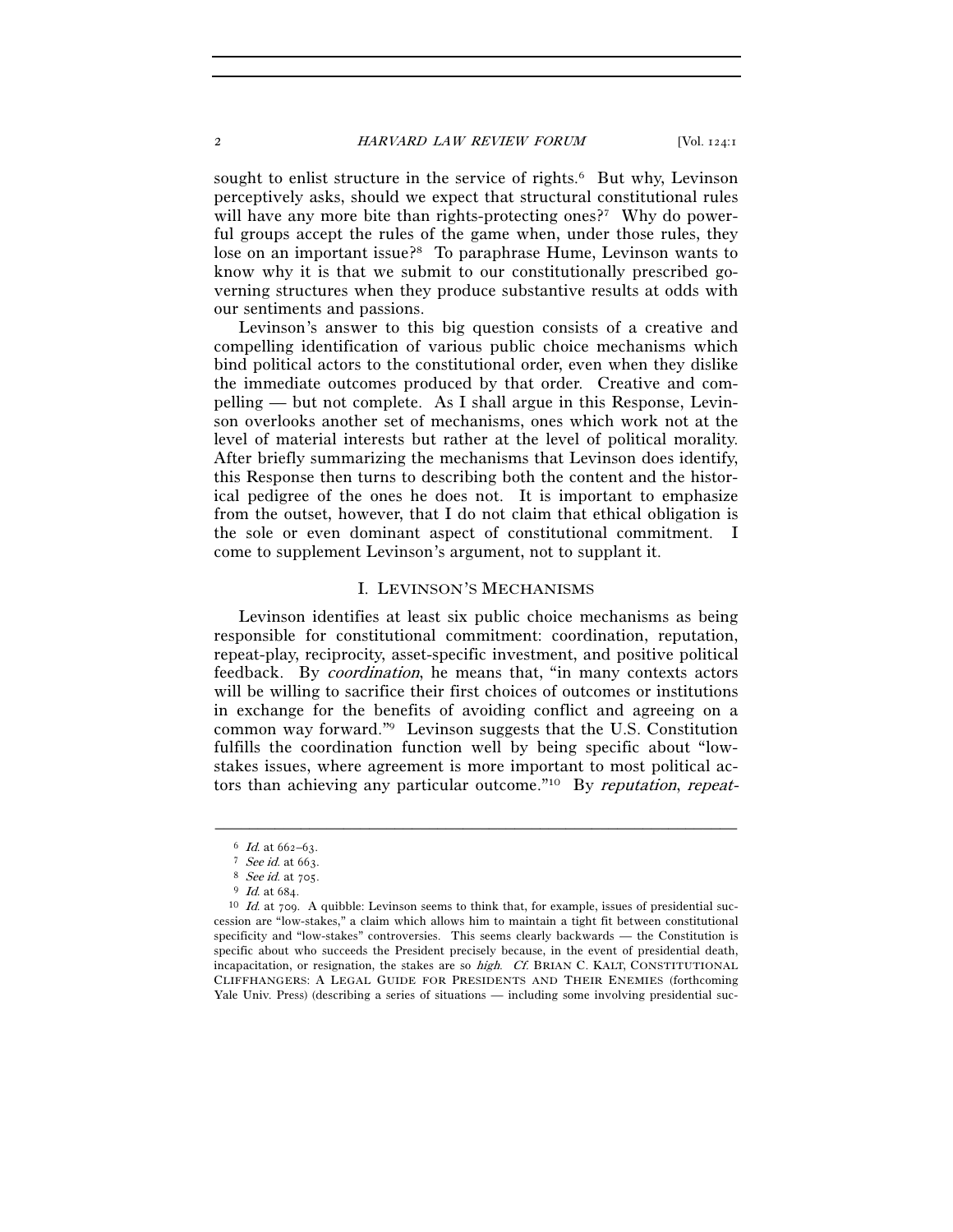play, and reciprocity, he means those mechanisms by which political actors, recognizing that they are playing an iterated game, will agree to abide by certain rules of the game when they are in power, understanding that other players will abide by those same rules when *they* are in power. "For example, Democrats in control of the national government may refrain from suppressing Republican political speech on the tacit understanding that Republicans will similarly respect free speech when they are in control  $\dots$ ."<sup>11</sup> By *asset-specific investments*, Levinson means those investments that political actors make in order to enhance their efficacy in working within a given set of governing structures.12 Once those investments are sunk costs, those actors then have an incentive to maintain the stability of the structures to which those investments apply. Whatever resources a political actor has invested in mastering the art of lobbying Congress will be for naught if Congress ceases to have any power; the actor thus has an incentive, independent of particular substantive outcomes, to support the institutional status quo. Finally, by positive political feedback, Levinson means that the substance of politics can be shaped by the institutions of politics "in ways that increase support for the institutions themselves."13 A simple example of constitutional provisions that produce positive political feedback are those (like our Fifteenth, Nineteenth, Twenty-Fourth, and Twenty-Sixth Amendments) that expand the franchise. Enfranchised groups are unlikely to vote for their own disfranchisement or for officials who will disfranchise them.14 The franchise expansion thus to some extent entrenches itself. Important to all of these mechanisms is the relatively high degree of uncertainty about the substantive outcomes that any given institutional arrangement will produce.15 If certain groups know that they will never get the substantive policies that they want, then they have much less reason to care about coordination, reciprocity, or the loss of their asset-specific investments. But in a polyarchic political community, most groups know that they will win on some issues and lose on others — they just often will not know in advance which issues are which. Given this uncertainty, the mechanisms Levinson identifies serve to promote institutional stability.

The preceding paragraph is, of course, only the most superficial account of mechanisms that Levinson describes in great detail — and I

<sup>–––––––––––––––––––––––––––––––––––––––––––––––––––––––––––––</sup> cession — in which the Constitution is less specific than we might like, and describing potentially disastrous consequences).<br>
<sup>11</sup> Levinson, *supra* note 4, at 711.<br>
<sup>12</sup> See id. at 686.<br>
<sup>13</sup> Id. at 687.<br>
<sup>14</sup> See id. at 689.<br>
<sup>15</sup> See id. at 694–95.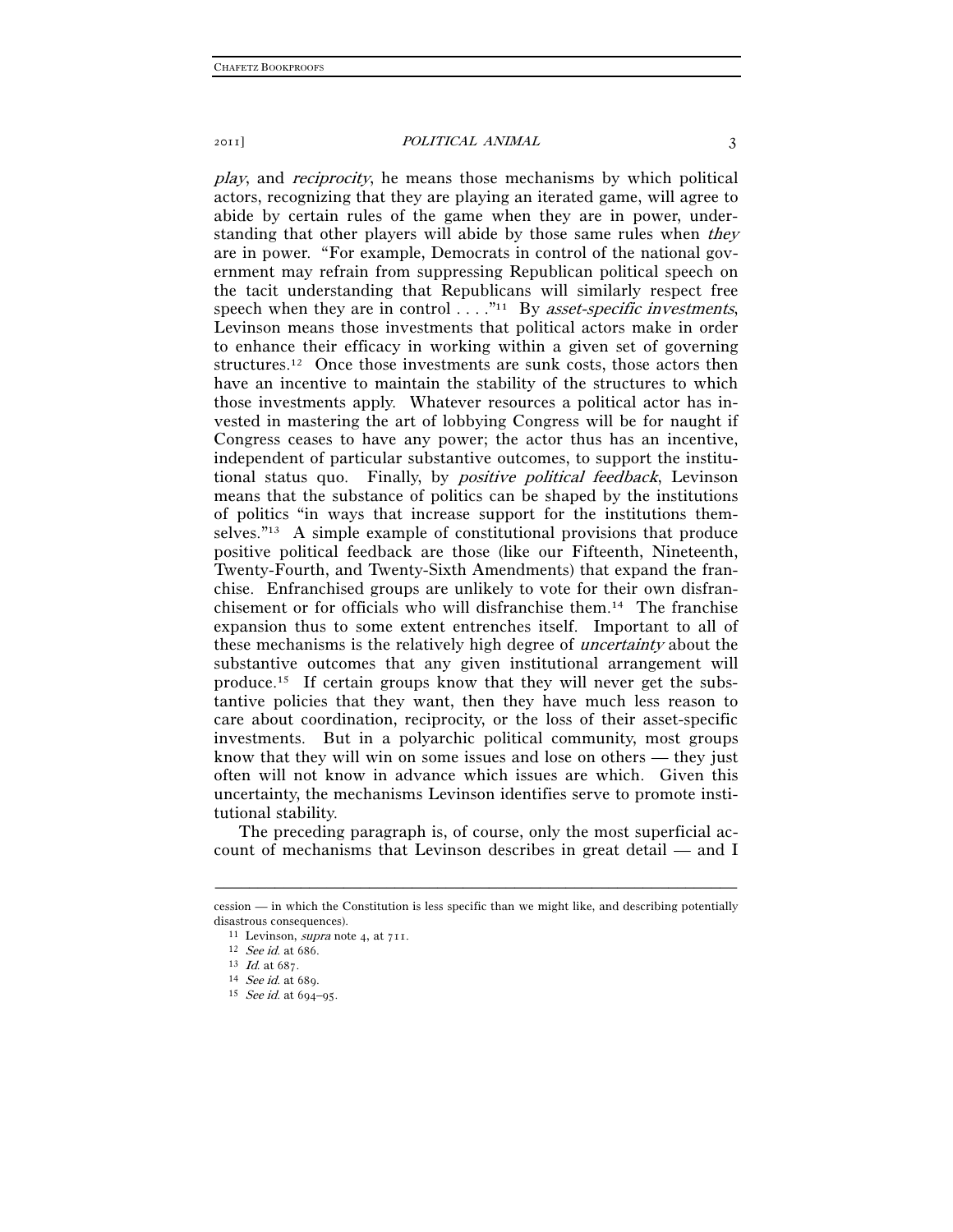urge the interested reader to give his full account significant attention. It is an explanatorily powerful account. Levinson has gone a long way toward helping us answer the question that Hume posed for us — that is, toward identifying the reasons that substantive losers respect the rules of the game under which they have lost.

#### II. WHAT LEVINSON OVERLOOKS

#### A. Legitimacy

But a closer look at Hume's own attempt to answer that question reveals an avenue that Levinson ignores. After telling us that only opinion can explain why we willingly submit to governing structures, Hume goes on to subdivide opinion into "opinion of interest" and "opinion of right."16 Opinion of interest is "the sense of the general advantage which is reaped from government; together with the persuasion, that the particular government, which is established, is equally advantageous with any other that could easily be settled."17 Levinson's mechanisms all fall within opinion of interest — that is, they all deal with political actors' expectations of the material benefits that will flow from existing governing structures. Opinion of right, on the other hand, is not contingent in this way  $-$  it is an opinion about governmental *legitimacy*, regardless of how that government distributes substantive goods.18 Opinion of right, in other words, takes seriously how people justify their own practices and institutions and what forms of argument they use to explain their constitutional commitment. And it is these beliefs about governmental legitimacy that are absent from Levinson's account. That is to say, he does not address the question of

<sup>&</sup>lt;sup>16</sup> HUME, *supra* note 1, at 33.<br><sup>17</sup> Id. 18 Hume further subdivides opinion of right into "opinion of the right to power" and "opinion of the right to property." Id. By opinion of the right to property, he appears to mean the opinion that property holders have some greater claim to participation in governing structures. See James Moore, Hume's Political Science and the Classical Republican Tradition, 10 CAN. J. POL. SCI. 809, 816 (1977) ("Power follows property, Hume maintained, only if the owners of property believe that they have a right to share in the exercise of government, and property owners entertain such an opinion only if they have been accustomed to take part in the activities of government."). Opinion of the right to power, for Hume, is the belief that extant governments are legitimate precisely because they are, and have long been, extant. See Sheldon S. Wolin, Hume and Conservatism, 48 AM. POL. SCI. REV. 999, 1006 (1954) (describing the opinion of the right to power as "the prevalent disposition of men to believe that governments which have endured over a long period of time were legitimate governments").

This further subdivision of the category of "opinion of right" is not relevant to my discussion here, as I do not wish to claim that Hume is correct as to the *sources* of belief in governmental legitimacy. But, as I argue below, Hume is correct that a belief in governmental legitimacy (that is, opinion of right) is an essential component of the answer to the question that he and Levinson are asking.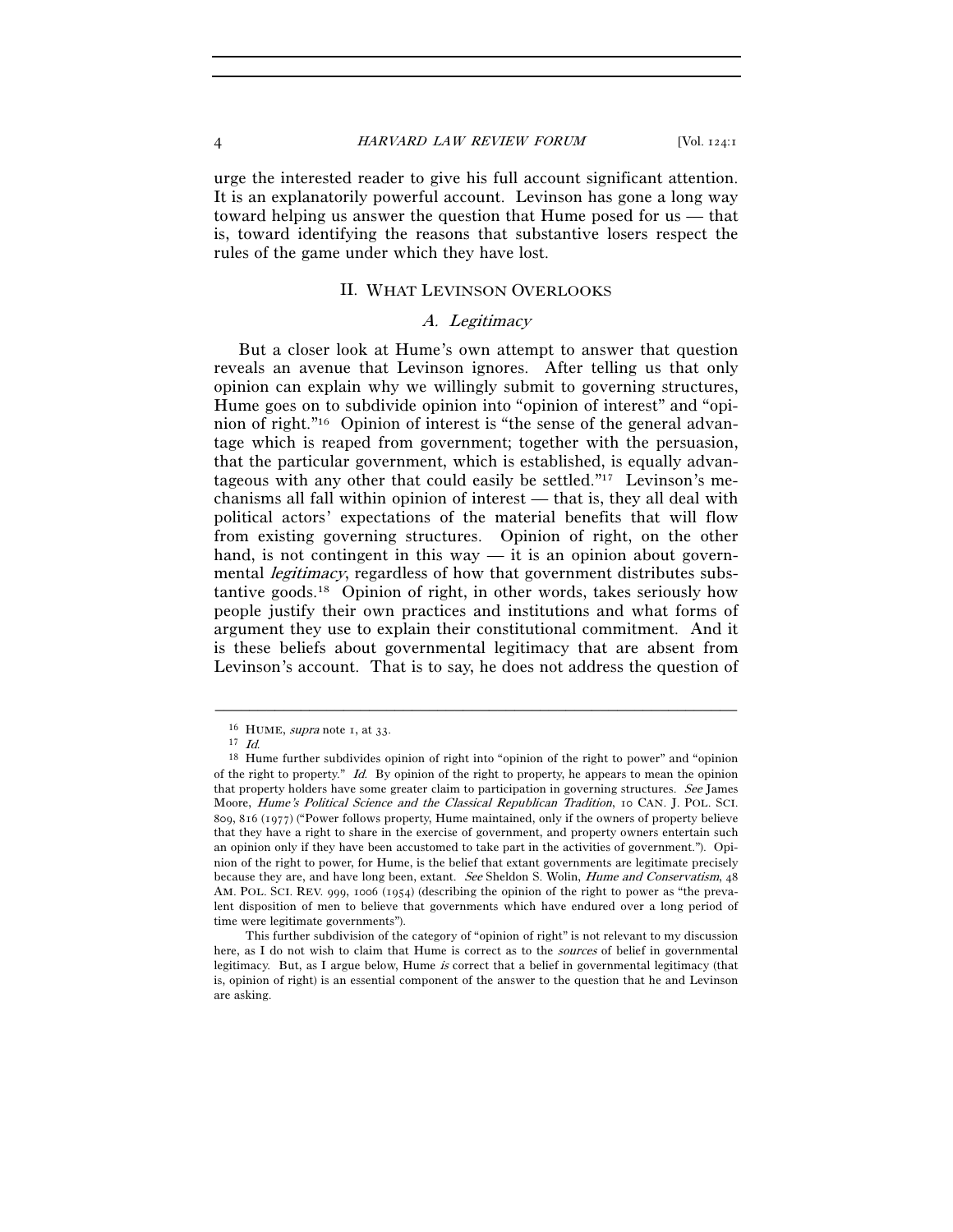what our opinions about governmental legitimacy have to say about the structure of constitutional commitment.

Levinson argues that, in focusing on public choice–type constraints, rather than opinions of legitimacy, he is simply adhering to and explicating Madisonian political science.19 After all, did not Madison say that, "If men were angels, no government would be necessary. If angels were to govern men, neither external nor internal controls on government would be necessary"?<sup>20</sup> Did he not write that, "Had every Athenian citizen been a Socrates, every Athenian assembly would still have been a mob"?21 Indeed he did — and no one could deny the central role of institutional design, taking into account the sorts of mechanisms Levinson identifies, in Madisonian thought. But these mechanisms emphatically do not cover the entirety of Madisonian political thought. After all, the same man also told his fellow Virginians that:

I go on this great republican principle, that the people will have virtue and intelligence to select men of virtue and wisdom [for public office]. Is there no virtue among us? If there be not, we are in a wretched situation. No theoretical checks, no form of government can render us secure. To suppose that any form of government will secure liberty or happiness without any virtue in the people, is a chimerical idea. $22$ 

Had every Athenian citizen been an Alcibiades,<sup>23</sup> no conceivable governing structure could have saved the Athenian polity.24

If some level of virtue is necessary for the perpetuation of constitutional government, then what is the nature of that virtue? And how does it answer the Madisonian/Levinsonian puzzle about why struc-

<sup>–––––––––––––––––––––––––––––––––––––––––––––––––––––––––––––</sup> <sup>19</sup> See Levinson, supra note 4, at 663 ("This Article develops the Madisonian logic of constitutional commitment . . . .").<br><sup>20</sup> THE FEDERALIST NO. 51, at 322 (James Madison) (Clinton Rossiter ed., 1961); *see also* 

Levinson, *supra* note 4, at 707 (quoting this passage).<br><sup>21</sup> THE FEDERALIST NO. 55, *supra* note 20, at 342 (James Madison).<br><sup>22</sup> 3 THE DEBATES IN THE SEVERAL STATE CONVENTIONS ON THE ADOPTION OF THE

FEDERAL CONSTITUTION 536–37 (Jonathan Elliot ed., 2d ed. 1836)<br><sup>23</sup> On Alcibiades's relentless self-interestedness and lack of moral or civic scruples, see general-

ly 1 PLUTARCH, PLUTARCH'S LIVES 258–90, 322–25 (Arthur Hugh Clough ed., John Dryden trans., Modern Library 2001); THUCYDIDES, HISTORY OF THE PELOPONNESIAN WAR 303– 10, 322–26, 332, 340–43, 417–24, 438–40, 450 (W. Robert Connor ed., Richard Crawley trans., Everyman 1993). See also 1 PLUTARCH, supra, at 325 (calling Alcibiades "the least scrupulous and most entirely careless of human beings" in matters of "temperance, continence, and probity").<br><sup>24</sup> It bears noting that Athenian power did not, in fact, survive the Peloponnesian War, in

which Alcibiades's machinations (on both sides) played a significant part. See sources cited supra note 23.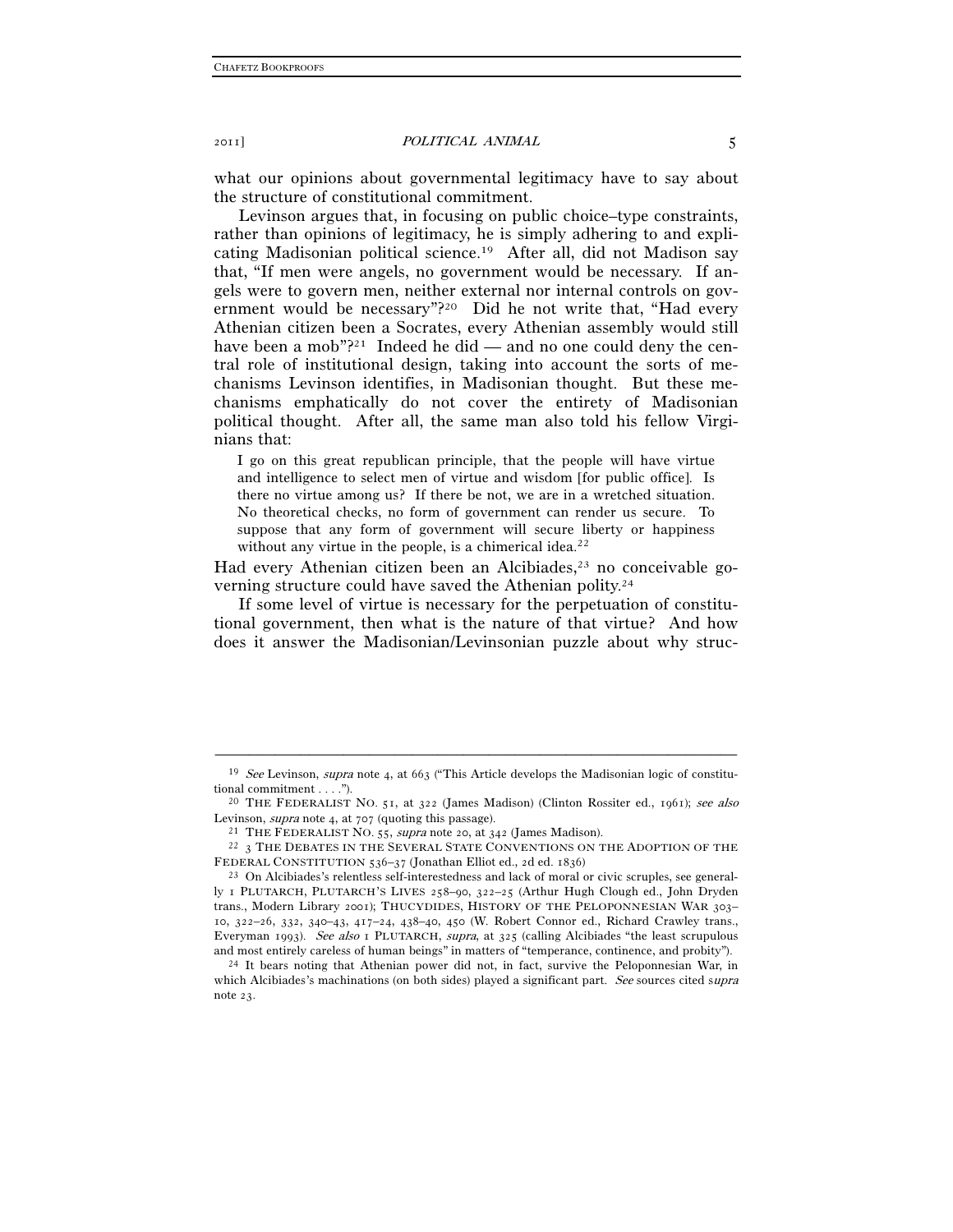tural provisions are more enduring than the mere parchment barriers<sup>25</sup> of rights provisions? Here, I suggest, we turn to Aristotle.26

#### B. Aristotelian Political Morality

When Aristotle wrote that "man is by nature a political animal,"27 he had in mind a very particular conception of politics. To Aristotle, "he who is unable to live in society, or who has no need because he is sufficient for himself, must be either a beast or a god: he is no part of a state."28 Beasts are unable to engage in collective life; gods have no use for it. Only humans stand at the intersection. Yet if we are naturally social, says Aristotle, then we must be naturally political, as well. The necessity of living together creates a necessity of ordering our communal life, of figuring out *how* we are to live together.<sup>29</sup> And although it is true that the maintenance of "mere life" requires some political structure,<sup>30</sup> a good state "exists for the sake of a good life, and not for the sake of life only."<sup>31</sup> We pursue virtue — our unique excellence as humans — only when we move past behaving so as to fulfill our merely animal needs and wants and act in collective pursuit of the good life.32

The fact that we are naturally political suggests that our virtue as humans must be bound up with activity in the political arena. For Aristotle, it was the distinctive characteristic of a virtuous citizen "that he shares in the administration of justice, and in offices."33 This entails a willingness to rule and be ruled, in turn.<sup>34</sup> In Aristotle's words, "the good citizen ought to be capable of both; he should know how to

<sup>–––––––––––––––––––––––––––––––––––––––––––––––––––––––––––––</sup> <sup>25</sup> See THE FEDERALIST NO. 48, supra note 20, at 313 (James Madison); Levinson, supra note 4, at 662.

<sup>&</sup>lt;sup>26</sup> This is not a project of which Hume would have approved. *See* Moore, *supra* note 18, at 810, 820 (noting that Hume's political thought is largely a reaction against the classical republican tradition). But my aim here is to discuss the ethical component of constitutional commitment, not

to provide an exegesis of Humean political thought.<br><sup>27</sup> ARISTOTLE, *Politics, in* THE BASIC WORKS OF ARISTOTLE 1113, 1129 (Richard McKeon<br>ed., Benjamin Jowett trans., Random House 1941).

<sup>&</sup>lt;sup>28</sup> Id. at 1130. <sup>29</sup> See HANNAH ARENDT, THE HUMAN CONDITION 26 (2d ed. 1998) ("To be political, to live in a polis, meant that everything was decided through words and persuasion, and not through force and violence.").<br><sup>30</sup> ARISTOTLE, *supra* note 27, at 1184.<br><sup>31</sup> Id. at 1187.<br><sup>32</sup> See ARENDT, *supra* note 29, at 36–37 ("The 'good life,' as Aristotle called the life of the cit-

izen, therefore was not merely better, more carefree or nobler than ordinary life, but of an altogether different quality. It was 'good' to the extent that by having mastered the necessities of sheer life, by being freed from labor and work, and by overcoming the innate urge of all living creatures for their own survival, it was no longer bound to the biological life process.").<br><sup>33</sup> ARISTOTLE, *supra* note 27, at 1177.<br><sup>34</sup> See id. at 1181 ("[M]en are praised for knowing both how to rule and how to obey, a

said to be a citizen of approved virtue who is able to do both.").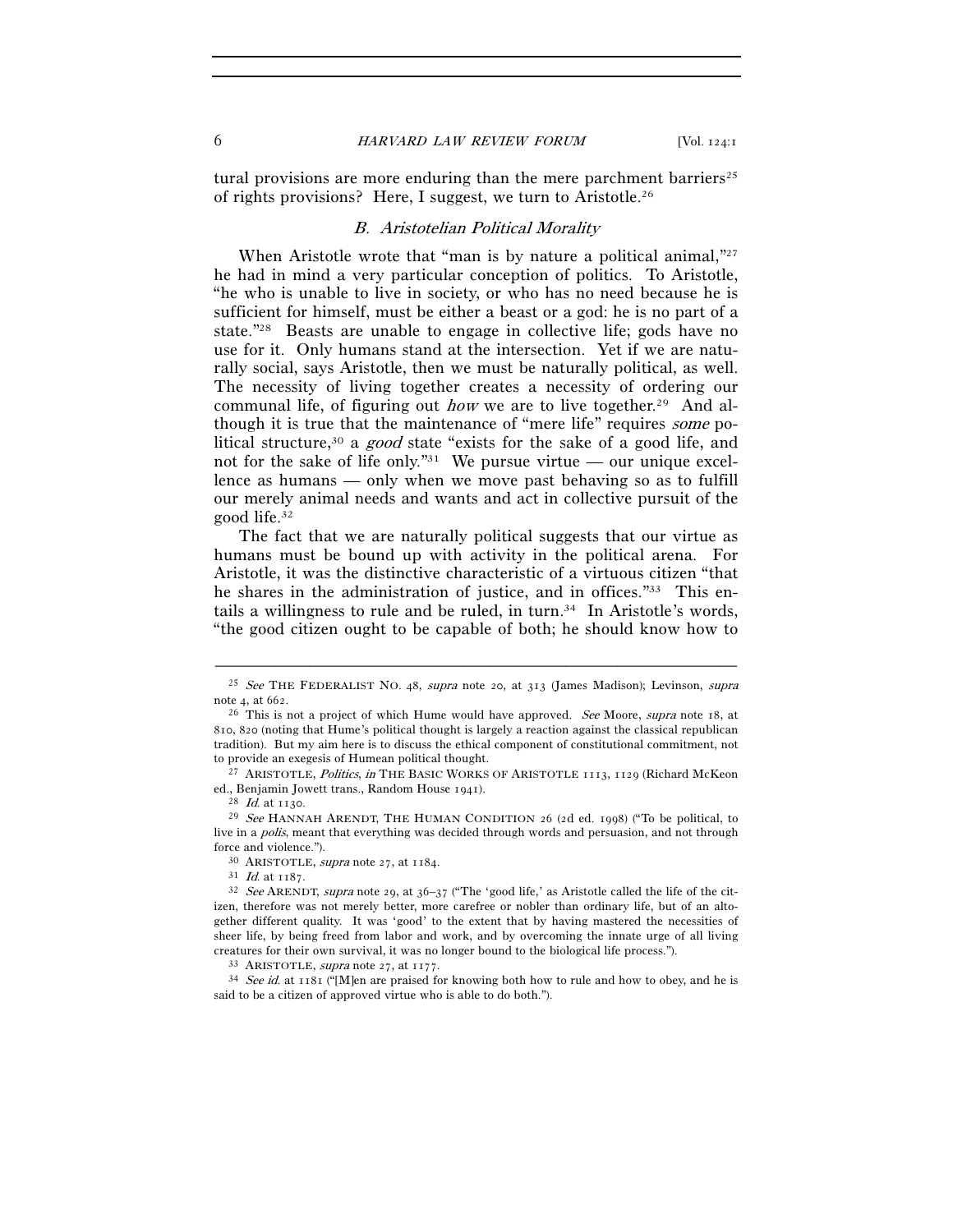govern like a freeman, and how to obey like a freeman — these are the virtues of a citizen."35 Because we are always already politically enmeshed, the virtuous citizen cannot simply practice individual selfrule; he must practice collective self-rule. He must participate in communal governance, not to look out for his own narrow, animal interests, but rather to engage with his fellow citizens in their joint project of discovering and implementing the best rules to govern their communal life.36 To withdraw from this project in the pursuit of pure self-interest is bestial; to withdraw from it in the pursuit of selfsufficient contemplation is divine. To engage in it is what alone marks him as human.

#### C. Republican Virtue

This central Aristotelian idea — that we are always already politically situated and therefore that political participation, in the form of ruling and being ruled in turn, is the mark of a virtuous citizen — remained influential in the modern world. As J.G.A. Pocock famously demonstrated, Aristotelian ideas of political virtue were picked up first in Renaissance Florentine political theory,<sup>37</sup> then in seventeenth- and eighteenth-century English republican theory,<sup>38</sup> and finally in the Whiggism of the American revolutionary generation.<sup>39</sup> In describing the durability of this idea, Pocock writes — perhaps a bit hyperbolically — that "[t]he classical republicanism to which John Adams still adhered was basically a Renaissance rephrasing of the political science set forth in Aristotle's *Politics*, and it possessed a high degree of capacity for dealing with the social phenomena of the seventeenth and eighteenth centuries."40 I do not want to over-claim here: the republican theory of the late-eighteenth century had been altered, complicated, reformed, and fractured in the two millennia since Aristotle.<sup>41</sup> And the

 $^{35}$   $\emph{Id}$  at 1182. <br>  $^{36}$   $\emph{See}$  J.G.A. POCOCK, THE MACHIAVELLIAN MOMENT: FLORENTINE POLITICAL THOUGHT AND THE ATLANTIC REPUBLICAN TRADITION 68 (2d ed. 2003) ("[The virtuous citizen] took part in the determination of the general good, enjoying in his own person the values made attainable by society while contributing by his political activity to the attainment of values by others. Since this activity was concerned with the universal good, it was itself a good of a higher order than the particular goods which the citizen as social animal might enjoy, and in enjoying his own citizenship — his contribution to the good of others, his relationship with others engaged in so contributing — he enjoyed a universal good and became a being in relation with

the universal." (footnotes and citations omitted)).  $37 \text{ See } id$  at 116 (noting the "profoundly Aristotelian" nature of political thought in late-<br>fifteenth century Florence).

For the century Fig. 38 See id. at  $478-79$ .<br>
39 See id. at  $521$ ,  $527$ .<br>
40 Id. at  $317$ .<br>
41 Indeed, Pocock's magisterial study is devoted to tracing precisely this process. See id. at vii–ix (describing the outline of the project).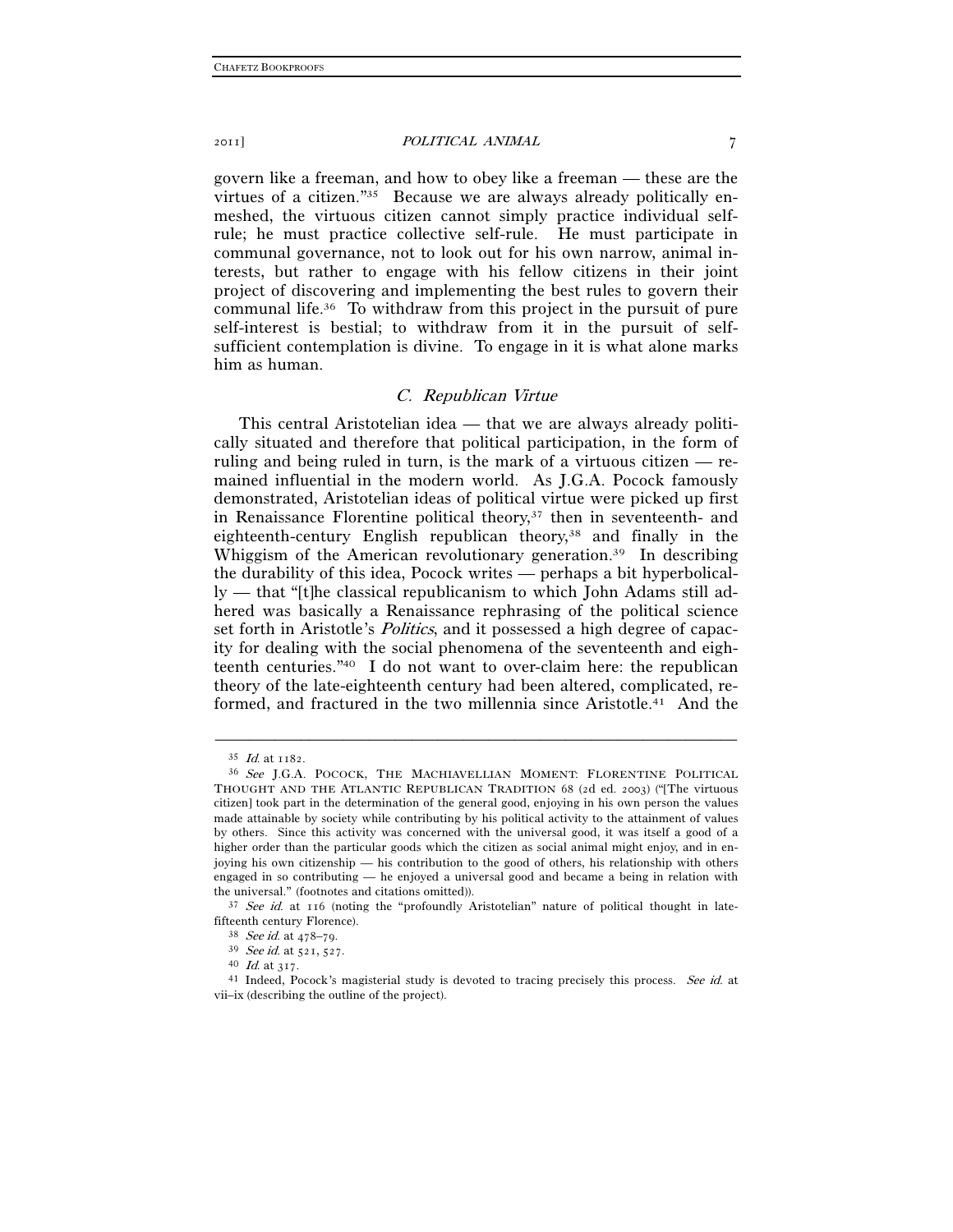relative status of republicanism generally, as against other systems of political thought, has fluctuated across time and place.42

Still, one hears more than the faintest echoes of Aristotle when Edmund Burke tells the voters of Bristol that their Member of Parliament owes them

[N]ot his industry only, but his judgment; and he betrays, instead of serving you, if he sacrifices it to your opinion. . . . Parliament is a deliberative assembly of one nation, with one interest, that of the whole — where not local purposes, not local prejudices, ought to guide, but the general good, resulting from the general reason of the whole. You choose a member, indeed; but when you have chosen him, his is not a member of Bristol, but he is a member of Parliament.<sup>43</sup>

Burke's emphasis on the obligation of the politically active citizen to seek a unified "general good," rather than to pursue "local prejudices" is emblematic of the classical republican tradition. At almost the exact same time, across the Atlantic, Connecticut clergyman Moses Mather was insisting that the "strength and spring of every free government, is the virtue of the people."<sup>44</sup> Mather recommended the creation of a system of public schools to instruct children in "the principles of virtue and the rudiments of government" because "this is the only permanent foundation of a free government; this is laying the foundation in a constitution, not without or over, but within the subjects."45 In a sermon to the Massachusetts legislature in 1778, Phillips Payson insisted that "[n]o model of government whatever can equal the importance of" public virtue.46 And it is the same republican strain that came through when Madison insisted that good government depends on public virtue.47 As historian Gordon Wood has summarized, eighteenth-century political theory prized republican government but rec-

<sup>42</sup> Cf. Bruce A. Ackerman, The Storrs Lectures: Discovering the Constitution, 93 YALE L.J. 1013, 1043 (1984) (exhorting us to remember that the Constitution was written in simultaneous thrall to "two, quite distinct, traditions" of political thought: classical republicanism and modern

liberalism). 43 EDMUND BURKE, SPEECH TO THE ELECTORS OF BRISTOL, ON HIS BEING DE-CLARED BY THE SHERIFFS DULY ELECTED ONE OF THE REPRESENTATIVES IN PARLIA-MENT FOR THAT CITY (1774), reprinted in 2 THE WORKS OF THE RIGHT HONORABLE ED-MUND BURKE <sup>89</sup>, 95–96 (Boston, Little, Brown, & Co., 3d ed. 1869). 44 [MOSES MATHER], AMERICA'S APPEAL TO THE IMPARTIAL WORLD <sup>67</sup> (Hartford, Ebe-

nezer Watson 1775).<br><sup>45</sup> Id. at 68. 46 PHILLIPS PAYSON, A SERMON PREACHED BEFORE THE HONORABLE COUNCIL, AND

THE HONORABLE HOUSE OF REPRESENTATIVES, OF THE STATE OF MASSACHUSETTS-BAY, IN NEW-ENGLAND, AT BOSTON, MAY 27, 1778, reprinted in THE PULPIT OF THE AMERICAN REVOLUTION: OR, THE POLITICAL SERMONS OF THE PERIOD OF 1776, at 323, 337 (John Wingate Thornton ed., Boston, Gould & Lincoln 1860); see also id. ("Despotism and tyranny want nothing but wealth and force, but liberty and order are supported by knowledge and virtue.").  $47 \text{ See supra p.5}.$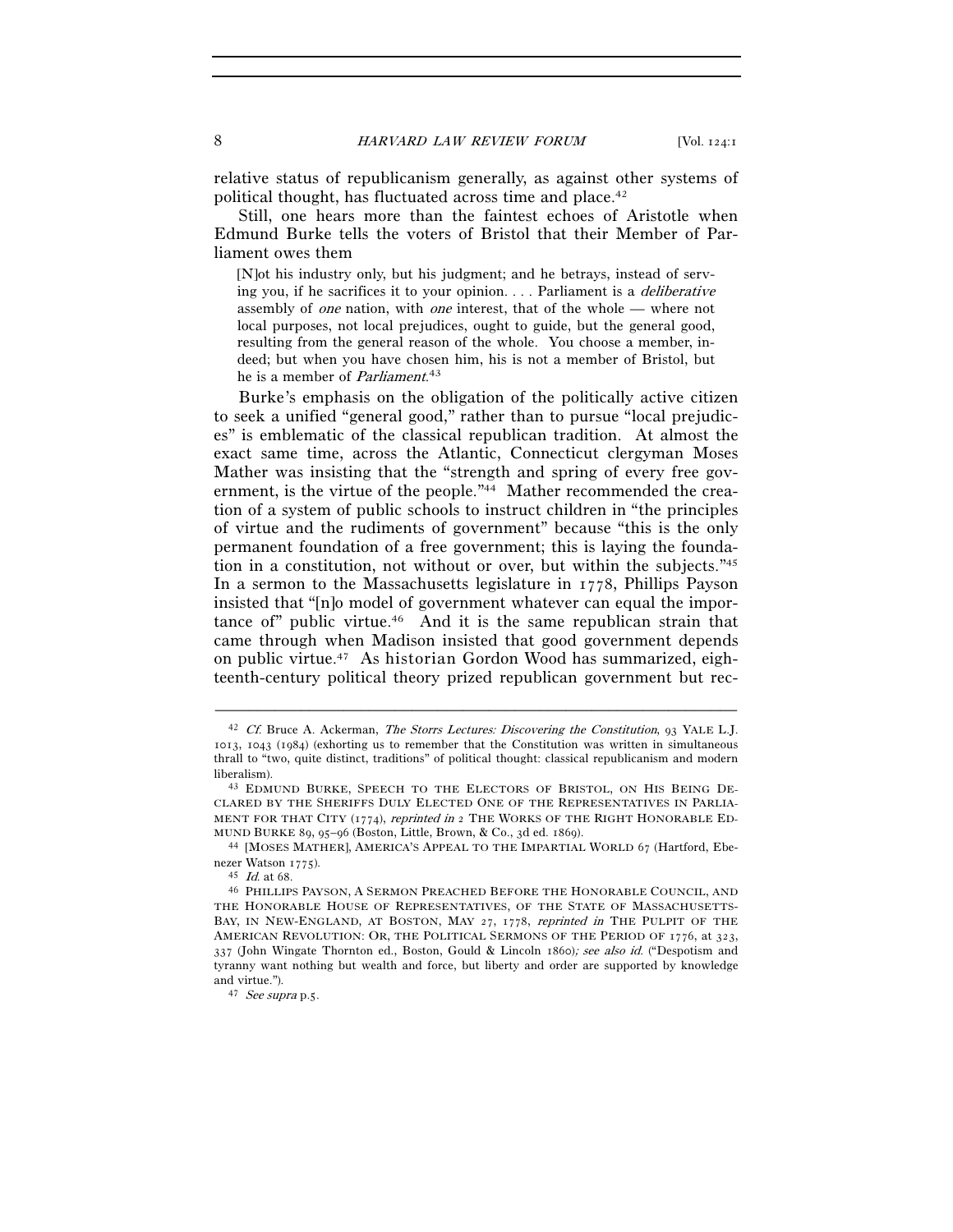ognized its fragility.48 "The [republican] state, like no other, rested on the consent of the governed freely given and not compelled."49 This necessitated that the republican citizen be willing "to sacrifice his private interests for the good of the community . . . [which] the eighteenth century termed 'public virtue.'"50

It is important to note that this republican conception of virtue cashes out in procedural and structural terms. Precisely because the republican state rests on consent and participation, rather than force and fear, the virtuous republican citizen has a duty to obey — to rule and be ruled in turn. That is why republican public virtue emphasizes the setting aside of private interests. As a participant in collective selfgovernment, the republican citizen has agreed in advance to work for the general good and to accept the communal determination of the public good. In Professor Aziz Rana's words, for republican citizens, "participation in politics was both an education in virtue — through the Aristotelian experience of ruling and being ruled in turn — and the primary site for its display,"51 by demonstrating that one can accept the public good over one's own parochial interests. In short, this republican conception of politics, with its concomitant political morality, gives the citizen a compelling reason to accept the substantive results of the decision making process of which she is a part.<sup>52</sup> It provides, that is, an ethics of constitutional commitment.

#### D. A Contemporary Example

Of course, that may be all well and good for the classical world and the eighteenth century — but is there any reason to think that republican theory has any significant motive force today? I think there is. Before getting to that question, however, I should pause to note that I am most certainly not asserting that republican virtue can fully account for our acceptance of constitutional structure. As I noted above, public choice mechanisms of the type identified by Levinson are explanatorily powerful and undoubtedly account for some — or even much — of our adherence to constitutional structure.53 My claim is that a commitment to republican theory works alongside such mechanisms, not that it replaces them. But on a divisive substantive issue, a

<sup>–––––––––––––––––––––––––––––––––––––––––––––––––––––––––––––</sup> 48 GORDON S. WOOD, THE CREATION OF THE AMERICAN REPUBLIC, 1776–1787, at 65– 66 (rev. ed. 1998).<br>
<sup>49</sup> Id. at 66.<br>
<sup>50</sup> Id. at 68.<br>
<sup>51</sup> AZIZ RANA, THE TWO FACES OF AMERICAN FREEDOM 122 (2010).<br>
<sup>52</sup> Cf. Josh Chafetz, *Impeachment and Assassination*, 95 MINN. L. REV. 347, 364 (2010)

<sup>(&</sup>quot;[R]epublican government must be *constitutional* government."). 53 See Part I, pp. 2–4.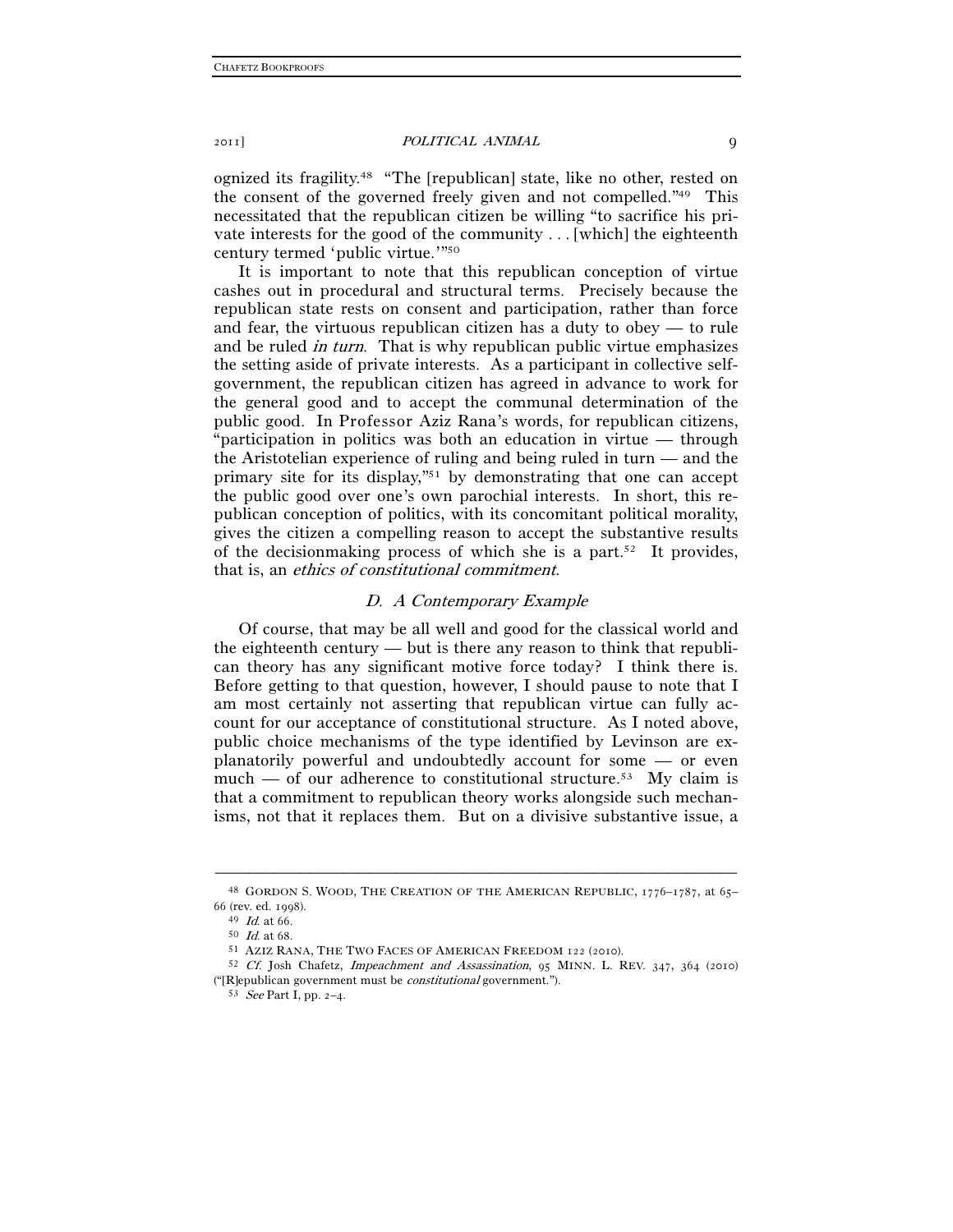relatively small number of people with independent republican commitments can make a significant difference.<sup>54</sup>

As for whether anyone today actually does hold the republican position, I think a recent example is illustrative. Consider President Obama's June 2010 dismissal of General Stanley McChrystal, his top commander in Afghanistan. A *Rolling Stone* profile quoted McChrystal and his top aides speaking derisively about civilian leadership.55 In the days after these remarks became public, a number of conservatives, many of whom undoubtedly agreed with McChrystal's criticisms of administration policy, publicly called for the general to be fired. In a joint statement, Senators John McCain, Joe Lieberman, and Lindsey Graham referred to the comments as "inappropriate and inconsistent with the traditional relationship between Commander-in-Chief and the military."56 Although they did not explicitly call for his firing, they made a point of noting that "[t]he decision concerning General Mc-Chrystal's future is a decision to be made by the president of the United States."57 Bill Kristol took to the Weekly Standard's blog to suggest a replacement for McChrystal<sup>58</sup> — before McChrystal had been dismissed — and another post on the same blog was headlined, simply, "Why McChrystal Must Go."59 And after the firing, National Review editorialized that "McChrystal embarrassed himself, offended his civi-

<sup>54</sup> Suppose that republican political morality has motive force for a quarter of the population. Suppose, further, that this quarter of the population is distributed evenly across preferences for substantive outcomes so that, for any substantive issue, a quarter of the people in favor and a quarter opposed will have a commitment to republican political morality. Now, imagine that the constitutional process produces outcome  $X$ , which forty-five percent of the population supports and fifty-five percent opposes. This is a classic case of the situation with which Levinson is concerned — a "politically empowered majority]" is being asked to "comply with legal limitations on what [it] can accomplish politically." Levinson, *supra* note 4, at 659–60. But note that since a quarter of the fifty-five percent in opposition has an independent ethical commitment to supporting the existing political structure, independent of substantive outcome, a solid majority  $(58.75%)$ would oppose an attack on the political structures for the purposes of undoing substantive decision X.<br><sup>55</sup> See Michael Hastings, *The Runaway General*, ROLLING STONE, July 8–22, 2010, at 91, 92

<sup>(&</sup>quot;'Are you asking about Vice President Biden?' McChrystal says with a laugh. 'Who's that?' 'Biden?' suggests a top adviser. 'Did you say: Bite Me?'"); id. at 94 (quoting an aide referring to National Security Adviser Jim Jones as a "clown"); id. at 94–95 (quoting McChrystal and his aides as speaking dismissively about Richard Holbrooke, the administration's Special Envoy for Afg-

hanistan and Pakistan). 56 Quoted in Roxana Tiron, McChrystal Faces Ax, THE HILL, June 23, 2010, at 1. 57 Id. 58 William Kristol, *Why Not Petraeus-Crocker in Afghanistan?*, WKLY. STANDARD BLOG

<sup>(</sup>June 22, 2010, 1:01 PM), http://www.weeklystandard.com/blogs/why-not-petraeus-crockerafghanistan.

<sup>59</sup> Stephen F. Hayes, Why McChrystal Must Go, WKLY. STANDARD BLOG (June 23, 2010, 9:50 AM), http://www.weeklystandard.com/blogs/why-mcchrystal-must-go.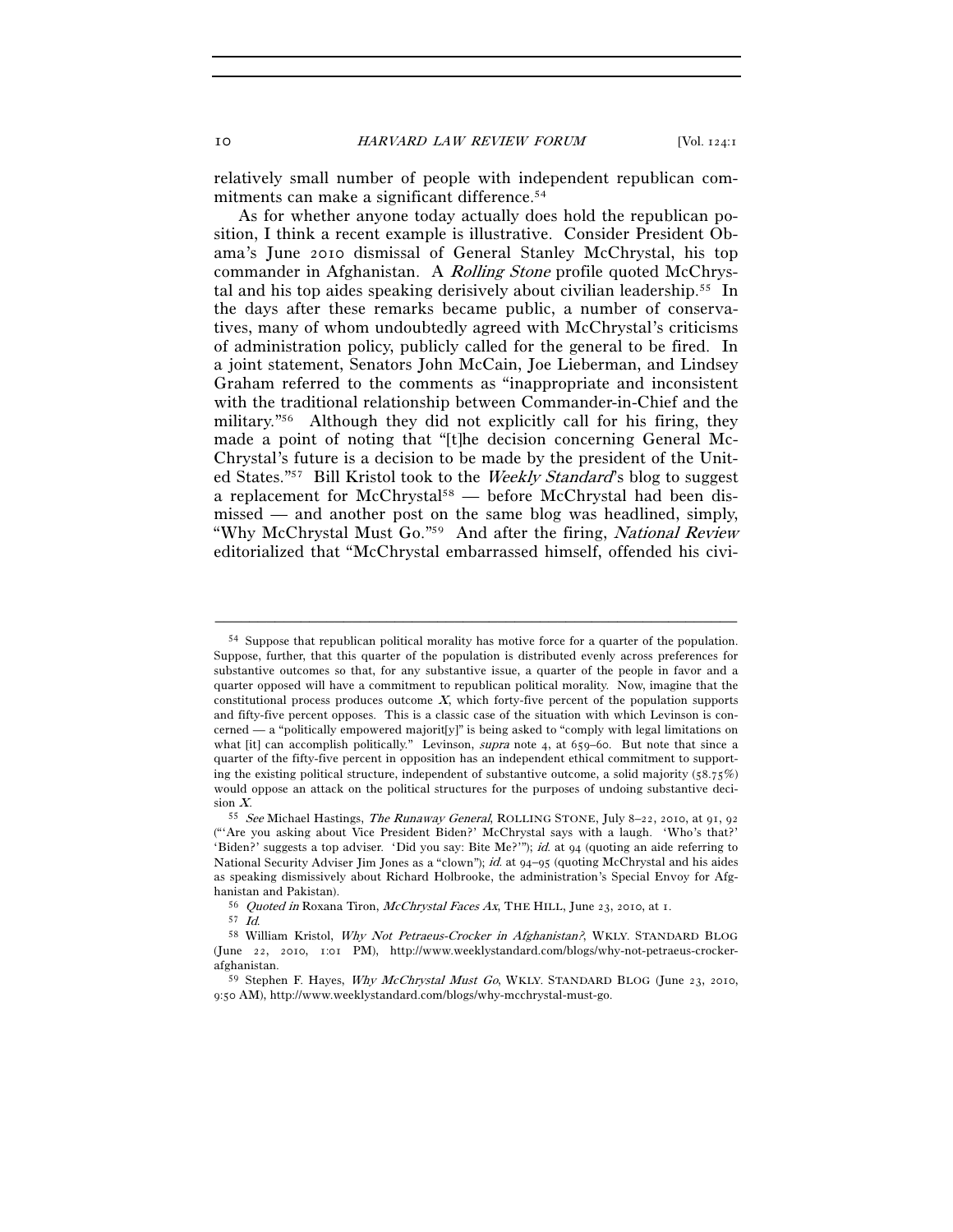lian superiors and colleagues, and overstepped his bounds as a servant of the U.S. government. Obama was justified in firing him . . . ."60

One could, perhaps, see this in terms of repeat-play and reciprocity:61 conservatives support the Democratic civilian leadership against the military as part of an implicit bargain that liberals will support the Republican civilian leadership against the military, if it ever comes to that. But this would not be a good bargain for conservatives, at least in the foreseeable future, as the military  $-$  and especially the officer corps — identifies (and has long identified) as significantly more conservative than liberal and significantly more Republican than Democrat.62 And the conservative commentators and politicians quoted above are presumably aware of this fact. Instead, I suggest that we take these commentators at their word and read them as, in fact, holding to an ethical sense of the role of the military in our polity. Mc-Chrystal violated the applicable ethical norms by showing and tolerating disdain for the civilians who are his constitutional superiors, and, as a result, even conservative commentators argued, he deserved to be fired. And this is despite the fact that those commentators both care deeply about military policy in Afghanistan and (most likely) share McChrystal's disdain for those civilians currently conducting that policy. That is to say, these commentators subordinated their substantive policy preferences to their desire to preserve the proper functioning of the political structures. And the best explanation for their having done so, I suggest, is that they subscribe to a republican ethics of constitutional commitment.

#### III. CONCLUSION

In short, the motive force of ethical reasoning must be part of the discussion about the bases of constitutional commitment.63 Republican political morality was an important element of the Madisonian political science that Levinson aims to explicate, and to ignore it is to give a misleading impression of what Madison and much of the Founding generation took to be the relationship between ethics and politics. Perhaps more importantly, to ignore it is to ignore — and thereby to denigrate — the possibility of a political life that is grounded, at least in some part, in virtue, in concern for the common good over individual material interests, and in a common project of collective

<sup>60</sup> Editorial, Afghanistan: A Test of Resolve, NAT'L REV., July 19, 2010, at 15.<br>
61 See supra p.3.<br>
62 See generally JASON K. DEMPSEY, OUR ARMY: SOLDIERS, POLITICS, AND AMERICAN CIVIL-MILITARY RELATIONS 70–126 (2010) (describing political ideology and partisan affiliation in the military).<br>  $63$  Contra Levinson, *supra* note 4, at 707 (doubting "whether moral obligation alone could be a

sufficient explanation of real-world constitutional compliance").